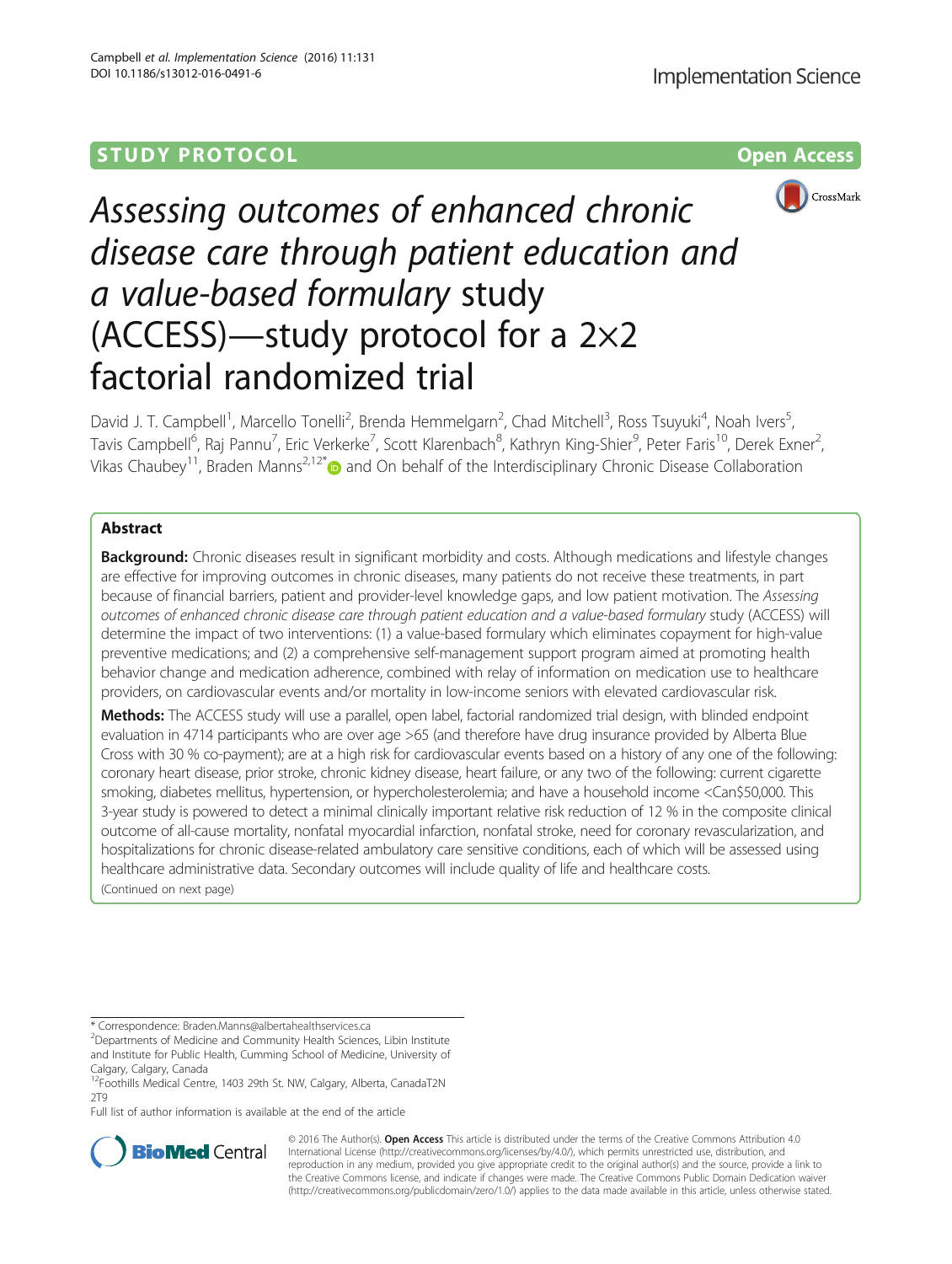# (Continued from previous page)

Discussion: Given identified gaps in care in chronic disease, and the frequency of financial and knowledge-related barriers in low-income Albertans, this study will test the impact of providing free high-value preventive medications (i.e., value-based insurance) and a tailored self-management education and facilitated relay strategy on outcomes and costs. By measuring the impact on both health outcomes and costs, as well as the impact on reducing health inequities in this vulnerable population, our study will facilitate informed policy decisions.

Trial registration: Clinicaltrials.gov: [NCT02579655](https://clinicaltrials.gov/ct2/show/NCT02579655). Registered Oct 15, 2015.

**Keywords:** Randomized clinical trial, Chronic disease, Cost, Education, Drug insurance

# Background

The World Health Organization estimates that nearly one third of worldwide deaths are from cardiovascular disease [\[1](#page-8-0)]. Approximately 80 % of these are from myocardial infarctions and strokes. Similar statistics have been demonstrated in Canada [[2\]](#page-8-0). Important risk factors for cardiovascular events include prior stroke or myocardial infarction, chronic kidney disease, heart failure, diabetes, or hypertension (henceforth referred to as "chronic diseases").

Health behavior changes (e.g., exercise, healthy diet, smoking cessation, and adherence with pharmacologic preventive management) are particularly important in the management of people with these chronic diseases [[3](#page-8-0)–[7\]](#page-8-0). We identified a significant evidence to care gap for people with chronic diseases in Alberta, Canada, similar to that observed in other North American populations, including that nearly 50 % of people with cardiovascular-related chronic diseases do not take guideline-recommended medications (e.g., statins) [\[8](#page-8-0)].

As occurs in nearly all organizations for economic cooperation and development countries [[9\]](#page-8-0), most Canadian citizens (irrespective of whether they have private or publicly funded drug insurance) are subject to cost-sharing (i.e., copayments or deductibles) [\[10\]](#page-8-0). This requires that patients pay a portion of the medication cost—typically a copayment of 20–30 % of the total cost of the prescription [[11](#page-8-0)]—or deductibles which may be as high as 5–20 % of household income [\[12\]](#page-8-0). In a recent survey of nearly 2000 Western Canadians, up to 20 % of Western Canadian patients identified having financial barriers to obtaining their drugs; and patients with these barriers were 30–55 % less likely to use statins than those who did not perceive financial barriers [\[10\]](#page-8-0).

In addition to financial barriers, in our recent survey of Western Canadians, we also identified that patient and provider-level knowledge gaps and patient motivation were major barriers to optimal medical management [[13\]](#page-8-0). Patient knowledge and motivation both tie into the concept of self-management [[14\]](#page-8-0): a set of positive health behaviors which include adherence to prescribed medications. Our recent survey suggested that 40 % of patients with these chronic conditions did not recall receiving health behavior change counseling, and of those who did, up to 70 % of them did not report following the advice given [\[13](#page-8-0)].

Management of chronic disease may be suboptimal when patients experience financial barriers or do not engage in self-management. If suboptimal control persists for extended periods, patients may be hospitalized for complications [\[15\]](#page-9-0) such as myocardial infarction, stroke, coronary revascularization, or chronic disease-related ambulatory care sensitive conditions (ACSC). ACSC are those for which "timely and effective outpatient care, including use of appropriate medications, can reduce the risk of hospitalization" [\[16\]](#page-9-0). These potentially preventable hospitalizations are clinically relevant to patients and for health systems [[17](#page-9-0)–[19\]](#page-9-0).

#### Rationale for study interventions

a) Value-based formulary which eliminates copayment for high-value preventive medications

One way to reduce the frequency of financial barriers is to provide full coverage for "high-value" medications. Also known as value-based insurance, within a value-based formulary, medications shown to confer important benefits in high quality studies, and/or provide good value for money are provided for free, with other lower-value medications still subject to patient copayment [[20\]](#page-9-0). Numerous observational studies have suggested that reducing copayments has the potential to improve adherence [\[20\]](#page-9-0), and a recent high-quality randomized clinical trial (MI-FREEE) has demonstrated that eliminating copayments for betablockers, angiotensin converting enzyme inhibitors, statins, and antiplatelet agents in patients post-myocardial infarction reduced the total number of cardiovascular events [[21\]](#page-9-0). The impact of value-based insurance in a broader patient population has not been tested using a rigorous study design. The ACCESS study is powered to determine the impact of value based insurance in a broader patient population on both clinical outcomes and costs—and as such will address an important gap in the literature.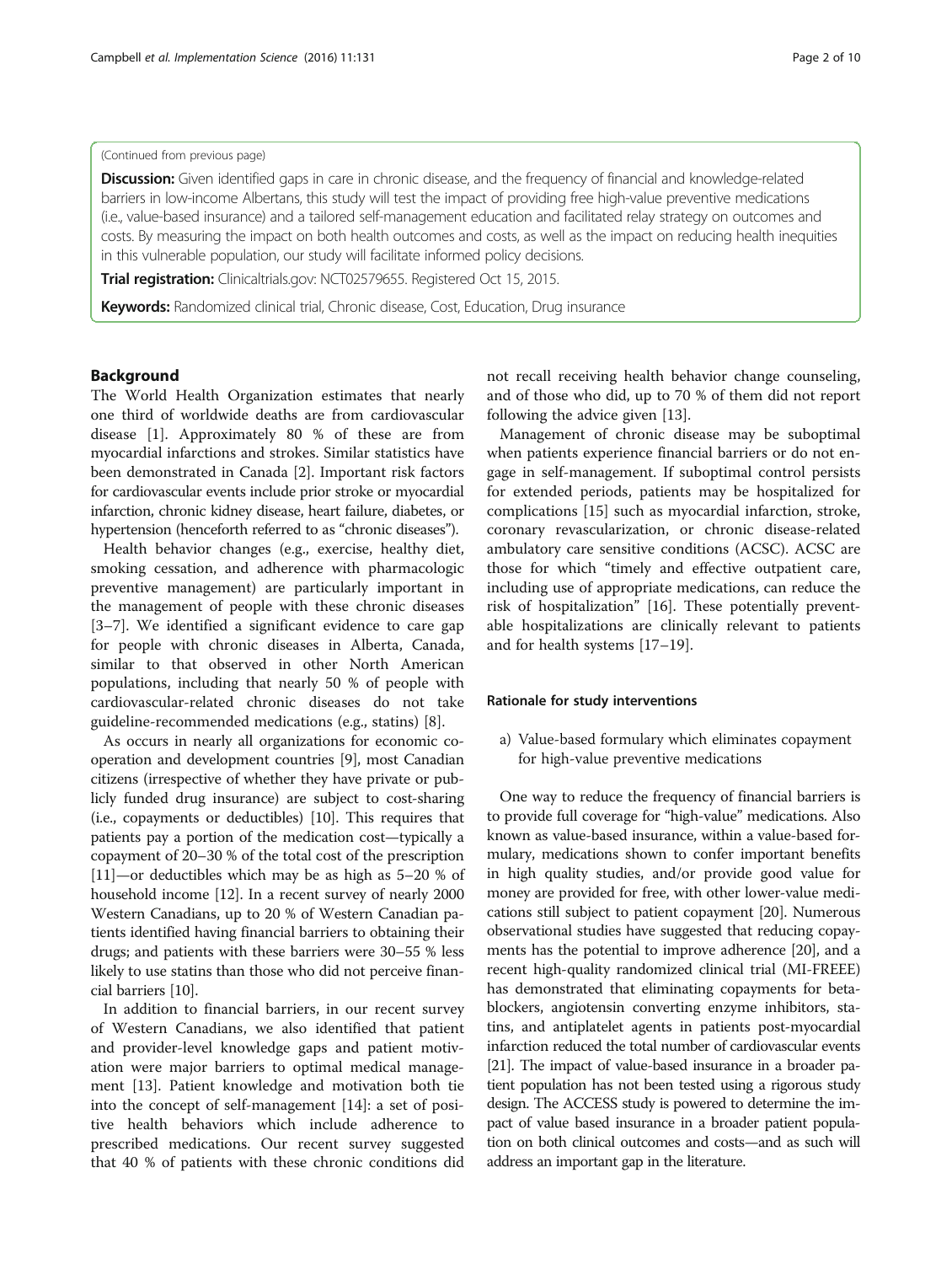# b) Self-management support program

A variety of interventions to enhance patient selfmanagement have been tested in people with chronic diseases within randomized clinical trials [[22](#page-9-0)]. Within a recent systematic review that sought to determine which elements of such programs were most effective in people with diabetes, interventions to enhance self-management, patient education, and facilitated relay of information to clinicians were noted to be some of the most effective interventions at improving glycemic control and blood pressure [\[22\]](#page-9-0). "Facilitated relay" is defined as clinical information transmitted to clinicians by means other than the existing medical record [[22\]](#page-9-0); the expectation is that clinicians act on the information to improve patient management. The systematic review noted considerable heterogeneity in the observed efficacy of the selfmanagement programs. Part of this difference may relate to the format of the message, which (when crafted and delivered by health care workers) may lack effective techniques demonstrated to promote behavior change, and may not be tailored appropriately to individuals' preferences and values [\[23\]](#page-9-0). Additional uncertainty with respect to the effectiveness of interventions to enhance selfmanagement, patient education, and facilitated relay of information to clinicians was also noted because of low sample sizes and short study duration (almost all studies <6 months) [[22](#page-9-0)]. This uncertainty will be addressed by the ACCESS study, which will be powered to detect differences in clinical and cost outcomes.

# **Objectives**

The Assessing outcomes of enhanced chronic disease care through patient education and a value-based formulary study (ACCESS) will determine the effectiveness of two interventions targeting financial and self-management related barriers:

- (i) a value-based formulary that eliminates co-payment for select high-value medications (i.e., value based insurance); and
- (ii)a comprehensive self-management support program aimed at promoting health behavior change (by addressing concerns and improving self-efficacy), combined with relay of information on medication use to health care providers on cardiovascular events and/ or mortality in low-income seniors with elevated cardiovascular risk.

# Trial design

ACCESS is a pragmatic, parallel group, open-label, factorial randomized controlled trial with blinded endpoint evaluation of the two interventions described above. In this 2×2 design, there will be four treatment arms with an allocation ratio of 1:1:1:1. We will assess the impact of these interventions on both relevant clinical outcomes and healthcare system costs over a 3-year follow-up period.

# **Methods**

# Study setting

The ACCESS trial will recruit community-based participants living in Alberta, the fourth largest Canadian province with a population of 4.2 million [[24](#page-9-0)]. In Canada, universal public health insurance provides physician and hospital services free of charge to all citizens and residents, but Alberta government-sponsored drug insurance is only provided without premium to people receiving social assistance and those over the age of 65 years. Those over age 65 pay 30 % copayment for drugs (to a maximum of \$25 per prescription).

#### Eligibility criteria

Inclusion criteria include: (a) age greater than 65 years with Alberta government-sponsored seniors drug insurance (30 % copayment), (b) high cardiovascular risk based on a history of any one of: heart disease, stroke, chronic kidney disease, heart failure, or any two of: current smoking, diabetes, hypertension, or high cholesterol; and (c) household income <\$50,000.

Exclusion criteria include: (a) coverage by a secondary insurance plan (in addition to Blue Cross), resulting in patient-borne copayment of <30 %, or (b) inability to participate in self-management modules due to cognitive impairment or a lack of an English-speaking family member or close friend.

# Goals of interventions

The overarching purposes of the interventions in the ACCESS study will be to:

- (1)Increase initiation and adherence to medications that have been proven to reduce the risk of cardiovascular events in this population of high risk patients, including HMG-CoA reductase inhibitors (Statins) [[25](#page-9-0)] and renin-angiotensin-aldosterone system inhibitors (ACE inhibitors [ACEi] and angiotensin receptor blockers [ARBs]) [\[26](#page-9-0)].
- (2)Encourage participants to make positive health behavior changes, including healthy dietary choices, engagement in physical activity, cessation of tobacco use, and increased adherence to all preventive medications.

Intervention 1 will be enrolment in a new drug formulary (operationalized through their existing government drug insurance) that will eliminate copayments for high value preventive medications (those which prevent myocardial infarction, strokes, hospitalizations and delay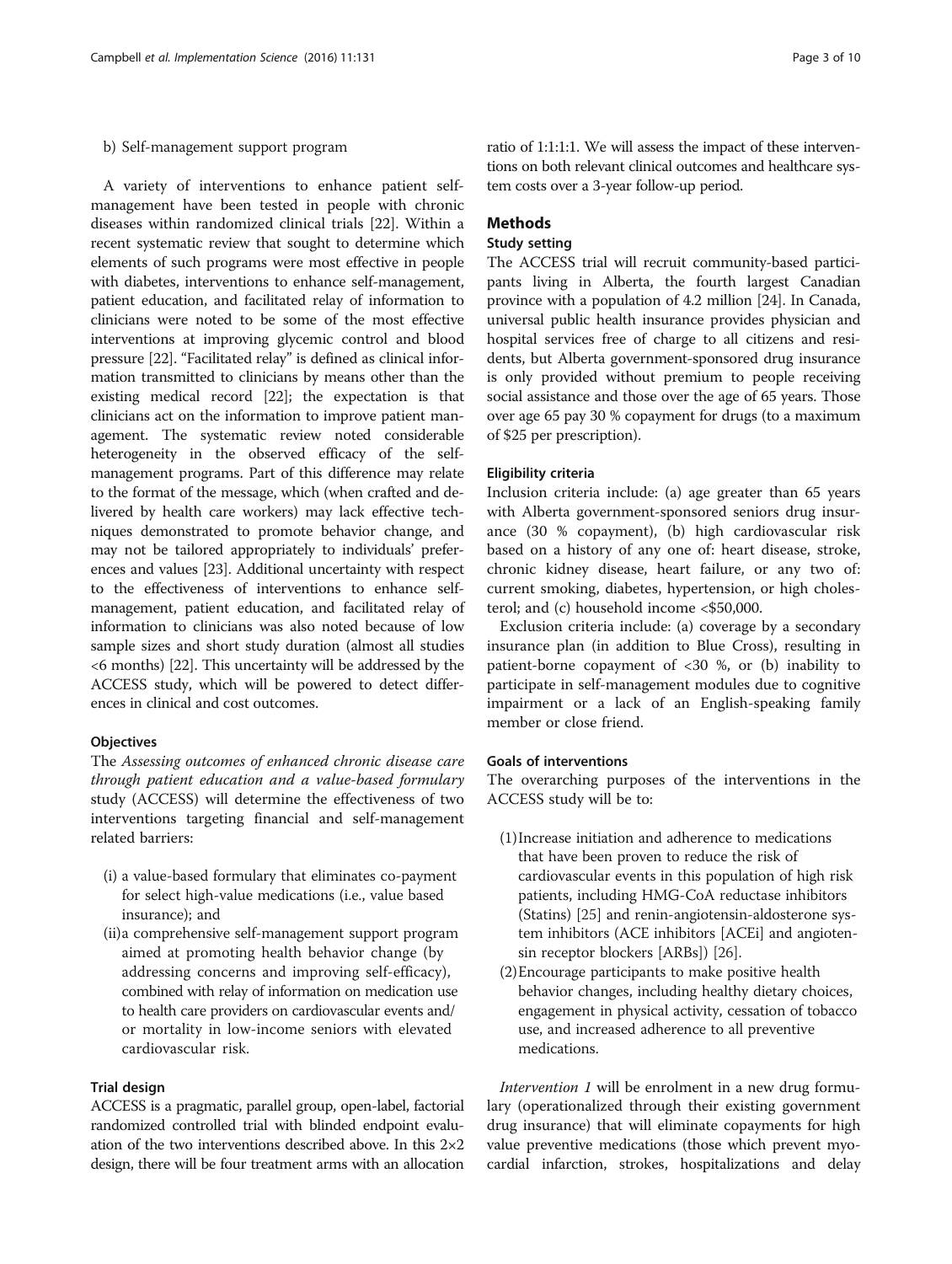progression of kidney and other vascular disease): statins, beta blockers, ACE-i, ARBs, calcium channel blockers, diuretics, anti-platelet agents, anti-arrhythmic drugs, anticoagulants, oral anti-diabetes agents, insulins, and smoking cessation aids (Additional file [1](#page-8-0): Appendix 1).

Intervention 2 will be a tailored, adaptive, and interactive self-management support system that attempts to address determinants of intention and self-efficacy with regards to improving health habits and medication taking behavior. The second component of this intervention is comprised of facilitated relay of participants' current use of recommended medications to their

regular healthcare providers to facilitate prescription changes as needed, with the goal of overcoming clinical inertia.

The system was designed by behavioral and implementation scientists, clinical experts, health services researchers, in partnership with a health marketing firm (Emergence, New York, NY) and a health technology firm (Locus Health, Charlottesville, VA) to incorporate principles of design-thinking and brand-engagement, informed by a process of patient engagement, as described below. Details, including the final design and implementation plan, are presented in the Box.

# Box: Intervention 2 design and implementation

Step 1—defining the objective: the primary objective of intervention 2 was to improve patient knowledge and participants' selfmanagement abilities including making positive health behavior changes including adherence to prescribed medications (especially statins and ACE-inhibitors/ARBs), healthy lifestyle choices, and smoking cessation for those who self-report smoking cigarettes. Step 2—initial patient engagement: we conducted a series of ethnographic-style interviews where one academic researcher (DC, BM, TC) was paired with a marketing expert to visit the homes of ten purposively sampled community dwelling patients chosen on the basis of having low incomes and several chronic conditions that would qualify them for inclusion in this trial. Questions focused on their medical conditions and medications, to explore the perceived meaning and impacts of these in their daily lives. From this experience, we developed different patient phenotypes or archetypes, which was foundational to developing the intervention [[27](#page-9-0)]. Step 3—tailoring the intervention: beyond these patient archetypes, we used several individual measures to tailor the intervention for individuals' situation. (1) The Necessity-Concerns framework [[28\]](#page-9-0) was used to personalize the intervention to individuals' circumstances and beliefs. We stratified individuals into categories of necessity-predominant beliefs (those who don't believe their medications are necessary or helpful) and concerns-predominant beliefs (those who have concerns about side-effects, dependency or interactions). (2) Given that different types of messaging might be required for those who are non-adherent to their medications, we used validated instruments for assessing adherence at study baseline (Morisky Adherence Questionnaire) [\[29\]](#page-9-0) to assist in categorizing participants appropriately.

Step 4—procuring patient recommendations: we searched publicly accessible websites from professional societies and patientinformation groups to obtain the medical information appropriate for trial participants. These included dietary and physical activity recommendations, scientifically-sound explanations of medication effects, and evidence of medication efficacy. These materials were reviewed by clinical committee members for appropriateness for inclusion.

Step 5—brand and message development: based on insights generated from the immersive patient research, the marketing team created a patient-facing brand and visual identity for the engagement platform. They then transformed physician-vetted medical information into messages that are easily understandable and relatable by the majority of potential participants. Specific messaging was developed to address each different patient archetype, adherence-state and beliefs-state described above.

Step 6—development of the online platform: the marketing team in conjunction with Locus Health, the health technology partner, then designed, developed and built an online portal for patients to interface with the design elements and messaging material developed in step 5. Participants who indicate a preference for an electronic mode of communication receive an email on a daily basis inviting them into their portal where they receive information, or are asked to respond to as series of cards. For each card completed, participants receive points which are tracked and make them eligible to receive virtual awards. This approach is designed to improve engagement with the platform through positive reinforcement.

Step 7—development of the analog platform: from previous studies in the area, we expected that at least half of study participants would not be able or willing to access the online platform [[30](#page-9-0)]. From the types of messaging developed in step 5, our marketing partners developed paper-based mailers that participants randomized to receive the self-management intervention receive weekly focusing on medication adherence and positive health behavior choices.

Step 8—development of the facilitated relay strategy: since only 50 % of Albertans with chronic diseases are taking guidelinerecommended therapies [\[10,](#page-8-0) [31\]](#page-9-0), we developed personalized letters that would be sent to participants to take to their primary care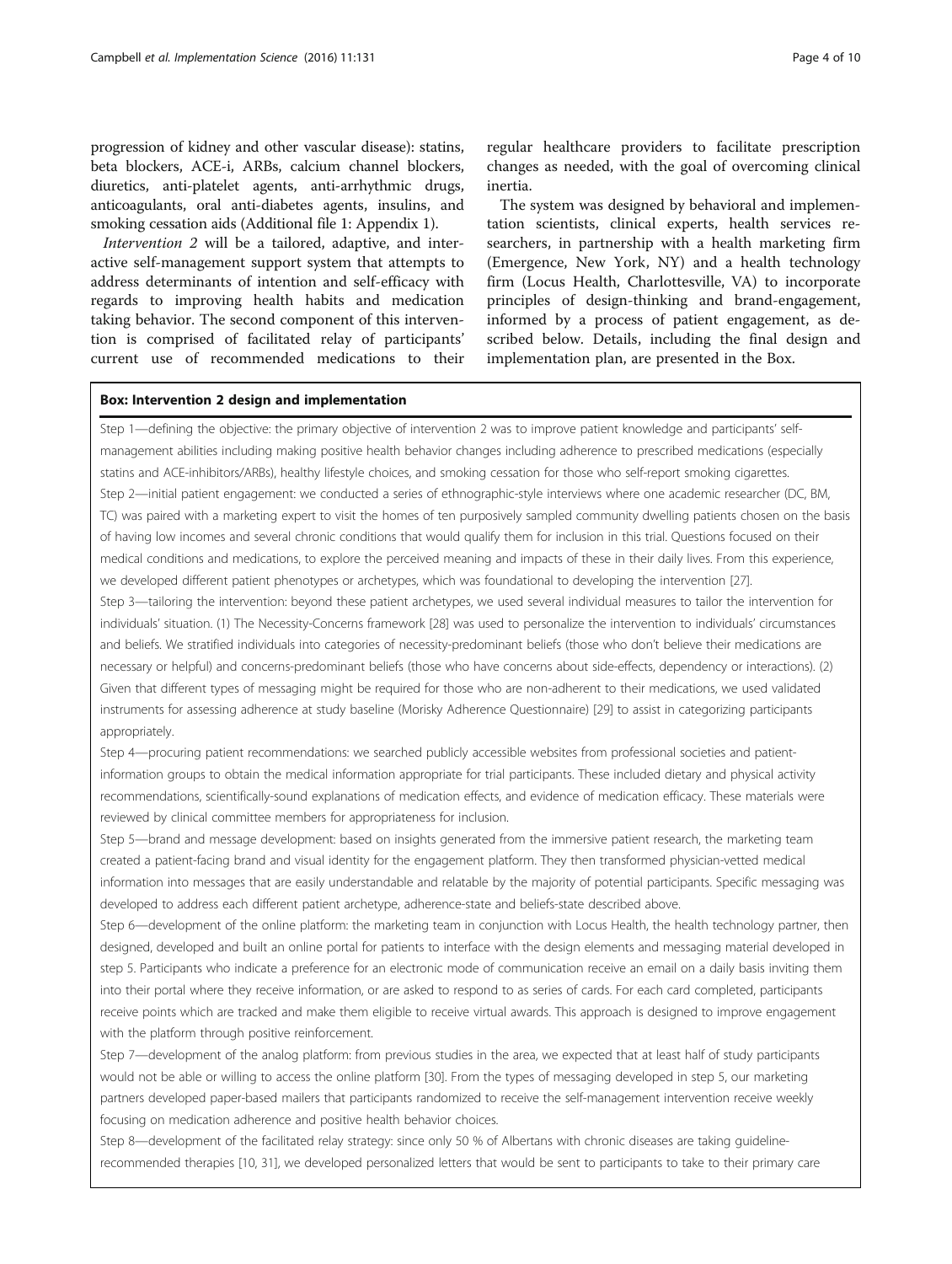provider and to their pharmacist. Where individuals are not currently prescribed both classes of recommended medications, the purpose of the letter is to remind the care provider about the evidence behind these therapies and strategies to attempt if the drugs had previously not been tolerated. For those who are on both statins and ACEi/ARBs at baseline, the letter simply informs their provider that they are enrolled in a clinical trial with a self-management intervention designed to assist them in working with the patient for improved heart health. These letters were pilot-tested with five primary care physicians and four pharmacists and refined based on the feedback received.

Step 9—focus group testing: once a preliminary version of the intervention was designed, we convened two focus groups of individuals  $(n = 6$  and  $n = 8)$  who would meet inclusion criteria for the trial. We solicited their feedback about the various elements of the intervention (including the brand identity and visual design), receiving important comments and suggestions. For example, we heard that our initial design was too complex and that navigating the site was not intuitive. We also heard that the brand name of the platform was unpalatable and not easily relatable to focus group participants.

Step 10—intervention redesign: based on the feedback received in step 9, the marketing and health technology teams made further changes to the delivery platform. In response to feedback about overly complex design, the intervention was simplified and streamlined to increase usability. The platform was also renamed and rebranded as a result of focus group feedback.

Step 11—beta testing: 20 individuals were recruited to beta test the platform, including members of the study team, as well as older adults with chronic diseases. Users were given access to the electronic platform for a two-week period at which point all users were asked to complete a debriefing questionnaire, and qualitative debriefing interviews were undertaken with participating seniors. Step 12—finalization of the components and implementation strategy for intervention 2: after completion of the above steps, we finalized the self-management intervention and describe below an overview of the patient experience:

Week 1—participants receive a letter informing them that they have been randomized to receive the personalized self-management intervention.

Week 2—participants receive a designed, personalized starter kit welcoming them to the informational platform, including:

- Information guide booklet with information on how to log in to the online platform
- Quick start quide
- Pedometer
- Wallet card to record user name and password
- Facilitated relay letters to take to primary care physician and pharmacist, tailored based on whether the patient is receiving statins and/or ACEi/ARB at baseline, and if not, whether they have tried them previously and experienced side-effects or had significant medicationrelated concerns as identified on their responses to the Beliefs about Medications Questionnaire. For patients not receiving either statins or ACEi/ARB, the initial letter focuses on statin use, with a subsequent letter about ACEi/ARB use sent at 3 months.

Daily throughout study—participants receive an email with personalized messages around medication, adherence, relevant health behaviors or their specific chronic conditions. These emails encourage them to log in to their secure online portal for further information.

NOTE: those who choose to receive their intervention through non-electronic means receive weekly mailers instead of daily emails.

At 1 month—participants receive a letter reminding them to take their initial facilitated relay letters to their physician and pharmacist. Monthly—all participants receive paper-based mailers through the postal mail system. These are designed to drive engagement with the platform and contain general information about healthy living, including anecdotes, recipes, and suggestions.

At 3 months—to decrease the risk of disengagement, participants receive a free gift (a branded re-useable shopping bag) thanking them for participating and encouraging them to continue.

At 3 months—participants who were not on either statins or ACEi/ARBs at baseline receive their second set of facilitated relay letters (on the importance of ACEi/ARB use) to take to their healthcare providers.

At 6 months—participants receive a menu in the mail inviting them to select one of two free gifts, which include a new upgraded pedometer, or a tailored and branded health tracking book.

At 6 months—participants also complete their 6-month follow-up survey, including updated information on medication use and adherence—which will inform future interactions with the platform.

Daily/weekly/monthly interactions continue through the duration of the trial.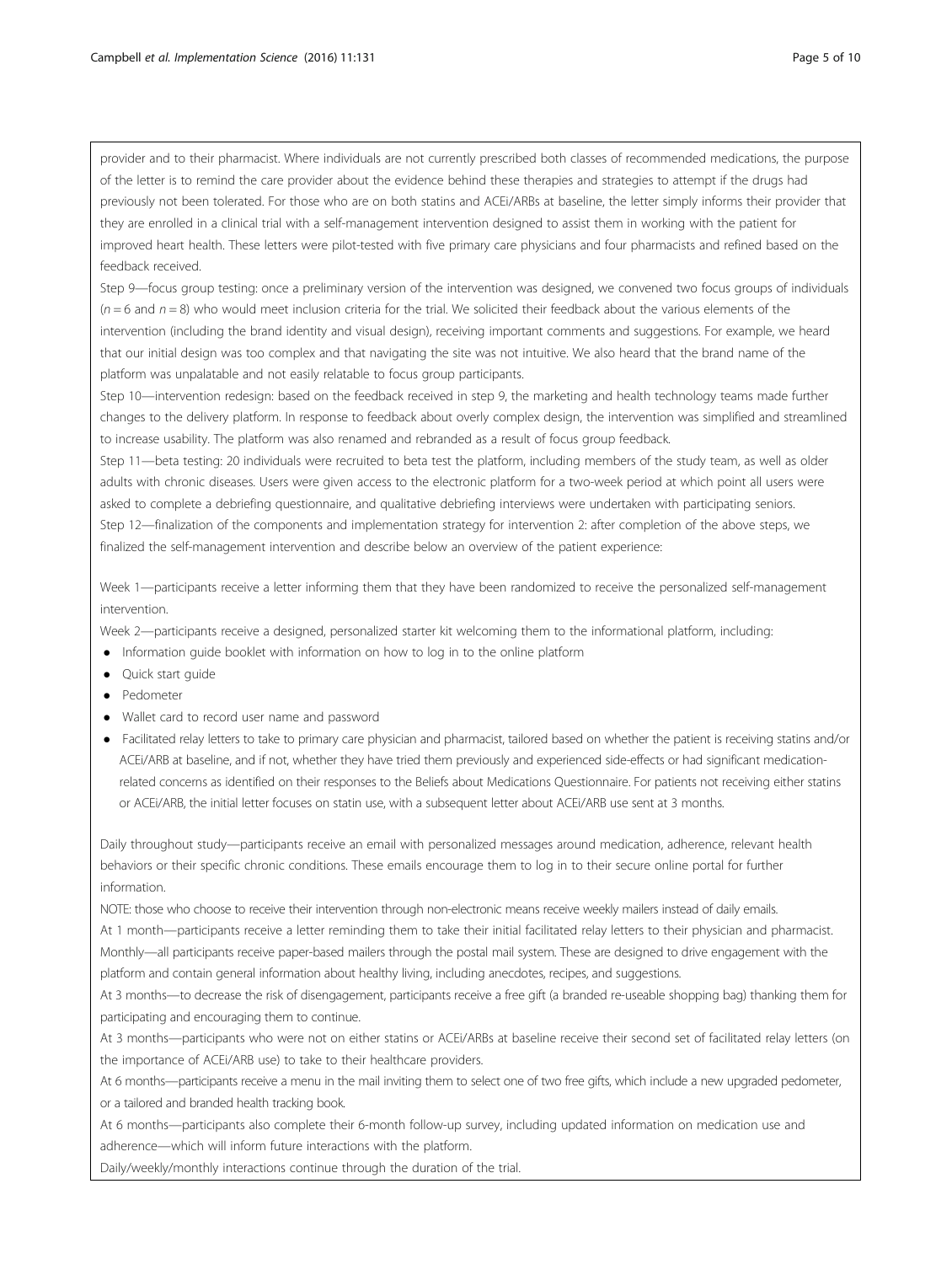# Control arms

The control arm for intervention 1 (copayment elimination) is the usual pharmaceutical insurance plan. Those who are randomized to usual insurance coverage continue to have access to their regularly prescribed medications through their Alberta Blue Cross seniors plan with their usual 30 % copayment to a maximum of \$25 per prescription.

The control for intervention 2 (the self-management intervention) has access to generic chronic disease information. Participants in this study arm are provided with a link to a government website (myhealth.alberta.ca) housing health information on a variety of conditions written by the company Healthwise. Participants can find information that interests them on a self-directed basis. They are also automatically subscribed to receive the quarterly patient-focused magazine published by Alberta Health Services.

# **Outcomes**

The primary outcome is the composite rate of all-cause mortality, MI, stroke, coronary revascularization (coronary artery bypass grafting, angioplasty, or coronary stenting), and hospitalizations for cardiovascular-related ambulatory care-sensitive conditions defined using validated algorithms through administrative data [[16](#page-9-0)] (Additional file [1:](#page-8-0) Appendix 2). As an individual may experience multiple events, a rate outcome will be used rather than a binary composite. Secondary outcomes include: (1) individual components of the primary endpoint, (2) changes to medication adherence, medication self-efficacy and needsconcerns states (see below), and (3) overall quality of life. Alongside the clinical trial, we are also planning a costeffectiveness analysis, and a qualitative descriptive study, both described briefly in separate sections below.

### Sample size

We identified a cohort of 170,000 Alberta seniors from the Interdisciplinary Chronic Disease Collaboration (ICDC) Chronic Disease Repository (Additional file [1](#page-8-0): Appendix 3) who would meet study entry criteria. We found that the annual composite primary outcome event rate was estimated as 14 per 100 participant years. We used this rate to determine sample size requirements [[32\]](#page-9-0), assuming a minimal clinically important relative risk reduction of 12,  $\alpha$  = 5 %, 80 % power, allocation ratio of 1:1, average follow up of 3 years and presumed 1 percent per year loss to follow-up (due to outmigration from Alberta) [\[33](#page-9-0)]. Also, 4714 patients are required, assuming no important interaction between our two interventions, which was tested using simulations with plausible interactions of 25 and 50 %.

#### Recruitment strategies

Participants will be recruited via signage in primary care and specialist physician offices as well as in pharmacies. Several hundred pharmacies across the province have agreed to participate in recruitment for this trial by posting study posters and by handing recruitment brochures to any patients filling medications that would suggest they might be eligible for this study (anti-hypertensive or anti-diabetes medications). We will also recruit using local newspapers and community newsletters, through senior's groups as well as mass media (television, radio and social media).

#### Sequence generation and allocation concealment

Once baseline surveys have been returned to the study team and we have verified eligibility, randomization to the interventions will occur in a 1:1:1:1 fashion via a computer generated randomization program.

A randomized treatment allocation table was created on October 28, 2015 using sealedenvelope.com. Four treatment groups were used (intervention 1 only, intervention 2 only, interventions 1 and 2, and no intervention/control). Variable block sizes were used and the list length was 7200. Randomization was stratified by age (<70 years, ≥70 years); income (< \$30,000, ≥\$30,000); and sex (Male, Female).

Study data will be collected and managed using REDCap electronic data capture tools hosted at the University of Calgary, in collaboration with the Cumming School of Medicine. The randomization module was enabled in REDCap, and the allocation table produced by Sealed Envelope was imported into the web-based application. Patients will be entered into the database and randomized, in a concealed fashion, according to this table by the study coordinating centre.

#### Blinding

Given the pragmatic nature of copayment elimination, blinding is not possible for this intervention. For the selfmanagement intervention, even control patients will receive a basic version of potentially relevant educational materials, in essence being single-blinded for this part of the study.

However, to deal with the risk of ascertainment bias in this observational study, administrative data codes defining the primary and secondary outcomes were defined in advance (Additional file [1](#page-8-0): Appendix 2) and outcome assessment will be blinded by having an analyst who does not have access to treatment information.

#### Data collection

Subjective outcomes such as quality of life, self-efficacy, and needs-concerns will be obtained from surveys administered at baseline, 6, 18, and 36 months (study completion). Objective outcomes will be assessed using the ICDC Chronic Disease Repository [\[32\]](#page-9-0), which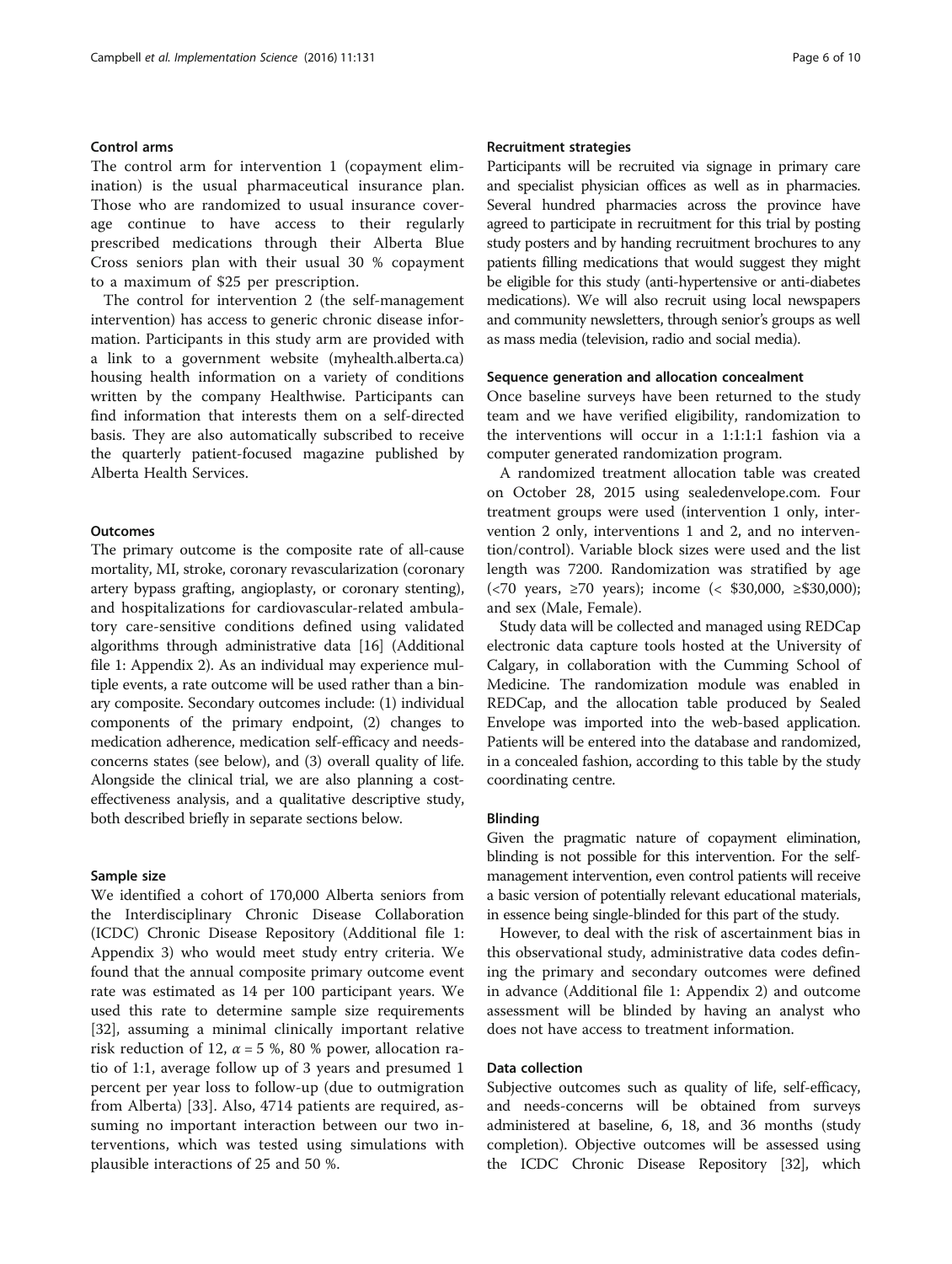includes provincial laboratory and administrative health data (including vital statistics, pharmacy claims, physician claims, hospitalizations, emergency department and outpatient visits, and all health care costs) for all Albertans (Additional file [1](#page-8-0): Appendix 3). This dataset has been used for many observational studies [\[34](#page-9-0)–[37](#page-9-0)] and for assessing outcomes in a RCT of over 20,000 individuals [\[33\]](#page-9-0).

Primary endpoint: the use of administrative databases to identify clinical conditions and outcomes has been validated in numerous high-quality studies [\[38](#page-9-0)–[40\]](#page-9-0), and the specific ICD-10 codes we have chosen to define the outcomes have been endorsed by respected national organizations [\[41](#page-9-0)] and based on validated algorithms applied to administrative health data [[38, 40](#page-9-0), [42](#page-9-0)–[47](#page-9-0)].

Secondary endpoints:

- (1)Medication adherence: measured by the "number of days dispensed"/"number of days between prescription renewals" [[48,](#page-9-0) [49](#page-9-0)] using drug data in the ICDC Chronic Disease Repository. Patients with medication supplies to cover ≥80 % of observed treatment days are considered adherent [\[21,](#page-9-0) [50\]](#page-9-0).
- (2)Quality of life: we will administer the Euroqol EQ5D-5 L [\[51](#page-9-0)–[53](#page-9-0)] at 6, 18, and 36 months [\[54\]](#page-9-0). The Canadian-specific EQ5D index score will be the primary quality of life measure [\[55](#page-9-0)].
- (3)Medication self-efficacy: we will administer the validated MASES questionnaire [[56](#page-9-0)] at baseline and at study completion.
- (4)Necessity-concerns: we will administer the validated BMQ-specific questionnaire [\[57\]](#page-9-0) at baseline and at study completion.

#### Data management

Data entry for paper surveys will be done using iDataFax (DF/Net Research Inc I, Seattle, WA) with duplicate verification. All data will be stored in the study's central data repository on secured University of Calgary servers within the Clinical Research Unit. Given the low-risk nature of our interventions, and since our outcomes will be assessed using administrative data (with a one-year lag to receipt of data), there will be no external data safety and monitoring board. This study is considered low risk since patients' physicians remain ultimately responsible for managing patients' medical treatments and any complications that may arise as part of their treatment.

#### Statistical analysis

#### Primary outcome:

A Poisson model will test the main effects of the impact of the interventions on the rate of the primary outcome. This technique was chosen as individuals may experience multiple outcomes prior to the end of the study period, therefore we will account for both number of events and varying observation time within the Poisson model. The likelihood ratio test will test a negative binomial regression model within the Poisson model to examine for the presence of over dispersion. If present, negative binomial models will be used. The Vuong test will examine for excess zeros [[58](#page-9-0)]. If present, zero-inflated models will be used.

Secondary outcomes:

Medication adherence is a binary variable and will be analyzed using log binomial regression (generalized linear models with a log link)—given the likely high prevalence of non-adherence. EQ5D index scores are continuous and will be analyzed using linear regression. Medication self-efficacy and concerns will be dichotomized and analyzed using logistic regression.

All analyses will be done using the "intention to treat" principle. Subgroup analyses will be based on underlying chronic disease and income status. Multiple imputations will be used to handle missing data.

#### Cost-effectiveness analysis

Alongside this randomized trial, we will conduct a costutility analysis using the EQ5D index scores collected within the trial and administrative data sources to obtain costing information.

## Background

Using the cohort of 170,000 Albertans noted above, cost of health care (physician, hospitalization, ambulatory care, and drug costs) was noted to exceed \$12,000 per patientyear, with ~35 % of these costs related to components of the primary outcome (Table [1](#page-7-0)). We will assess whether reductions in the overall costs of care offset the cost of copayment elimination, or enhanced self-management education.

#### **Objective**

The objective is to determine the cost per quality adjusted life year gained for the two study interventions in low-income seniors with chronic diseases.

# Methods

We will calculate the total costs of care for patients randomized to each of the interventions. Using administrative data, the cost of physician visits, emergency department visits, chronic disease-related hospitalizations, outpatient interventions related to chronic diseases and medications will be calculated for each participant. Alberta Health uses CIHI case mix grouper methods and ambulatory case costing methods to estimate hospital and outpatient costs, respectively. Physician claims will be based on the amount paid by Alberta Health [[59, 60](#page-9-0)]. If needed, extrapolation over a patient's lifetime will be made using decision analysis [\[59](#page-9-0), [60](#page-9-0)].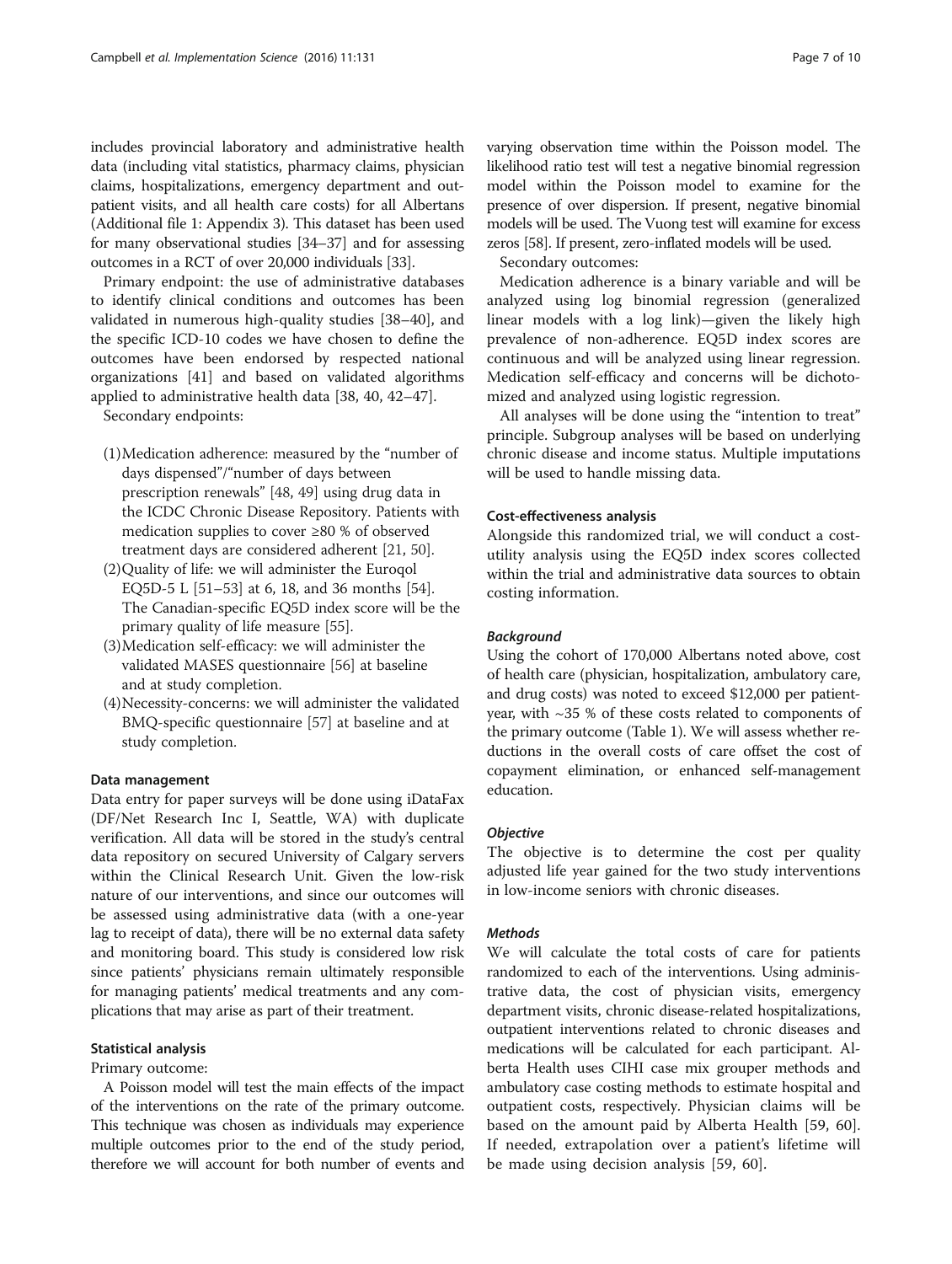|                                                      | No. of patients with an event<br>within primary composite<br>endpoint, or physician claim | Total events (including<br>recurrent events) or<br>physician claims | Percentage of patients<br>with an event or<br>physician claim | Average cost per patient over<br>three years (includes those<br>without any events) |
|------------------------------------------------------|-------------------------------------------------------------------------------------------|---------------------------------------------------------------------|---------------------------------------------------------------|-------------------------------------------------------------------------------------|
| Hospitalization events                               | 47.201                                                                                    | 110.773                                                             | 48.7                                                          | \$18,417                                                                            |
| Physician claims                                     | 95,018                                                                                    | 7,765,483                                                           | 98.4                                                          | \$5377                                                                              |
| Ambulatory care / emergency<br>department encounters | 85,105                                                                                    | 1,594,117                                                           | 88.1                                                          | \$5200                                                                              |
| Prescription drug claims or costs                    | 88.247                                                                                    | 10,944,192                                                          | 91.4                                                          | \$5915                                                                              |
| Sum of all above costs<br>over 3 years               |                                                                                           |                                                                     |                                                               | \$36,332                                                                            |

<span id="page-7-0"></span>Table 1 Healthcare costs over a three-year period for a cohort of 170,000 Albertans noted as potentially eligible for this study using administrative health data

# Qualitative descriptive study

#### **Overview**

Qualitative research methods will be used to explore which intervention components did or did not work, why and in what contexts, by eliciting participants' views and their reasons for non-adherence or adherence to self-management recommendations (including adherence to medications).

#### Sampling

A purposive sampling strategy will reflect: sex; type of chronic condition; income; and perception of a financial barrier. Five to ten participants will be selected from each of three active study arms (co-payment elimination only, self-management only, and both) across four groups of interest (those not on statins at baseline who started statins, those not on statins at baseline who remained off statins, those on statins at baseline with poor adherence but whose adherence improved, and those on statins at baseline with poor adherence and no improvement) resulting in a total of 12 groups. Sampling will continue to saturation, which we expect to occur at between 60-120 interviews.

#### Data collection

Telephone interviews will be conducted by a trained research assistant six months after enrolment to explore: general perceptions as to whether the intervention addressed individuals' barriers; which aspects participants found helpful or not; why the intervention was successful at changing individual health behaviors or not; how the intervention affected individual's quality of life (positively or negatively) and how the intervention could have been more impactful.

#### Data analysis

Qualitative descriptive/thematic analysis will be undertaken using qualitative data analysis and management software. Initial microcoding will break transcribed data into granular concepts, with subsequent coding to group concepts into themes. All analyses will be performed in duplicate by experienced qualitative data analysts.

#### Impact of qualitative study

In addition to gaining a better understanding of why the intervention(s) did or did not work, the results will be used to refine the self-management intervention that is provided in the remainder of the study, and will provide explanatory power for trial findings, especially if the interventions do not improve adherence and health outcomes.

# Discussion

Given the frequency of financial barriers to medication use in low-income Albertans, this study will test the impact of a value-based formulary which eliminates copayment for high-value preventive medication on outcomes and costs. Given the frequency of knowledge and motivation-related barriers, we will also assess the impact of a tailored self-management education and facilitated relay strategy which, if effective, could be rolled out in a cost-efficient manner to primary care clinics that have rosters of patients with chronic diseases. By comprehensively measuring the impact of the interventions on both health outcomes and costs, as well as the impact on reducing health inequities in this vulnerable population, our study will facilitate informed formulary policy decisions.

Many interventions that seek to change patient behavior have not been successful at improving adherence or improving outcomes [\[61, 62\]](#page-9-0), so our team decided to take a different approach by incorporating input from both patients and commercial marketing/design firms in the intervention development phase. We believe that this novel academic, industry, and patient co-design approach will provide a framework for future initiatives.

By comprehensively measuring the impact of the interventions on both health outcomes and costs, as well as the impact on reducing health inequities in this vulnerable population, policy-maker partners will have all the information required to make informed formulary policy decisions.

We will present our findings at national and international conferences on health policy and drug financing. We aim to publish our findings in academic general medical journals. Authorship will be determined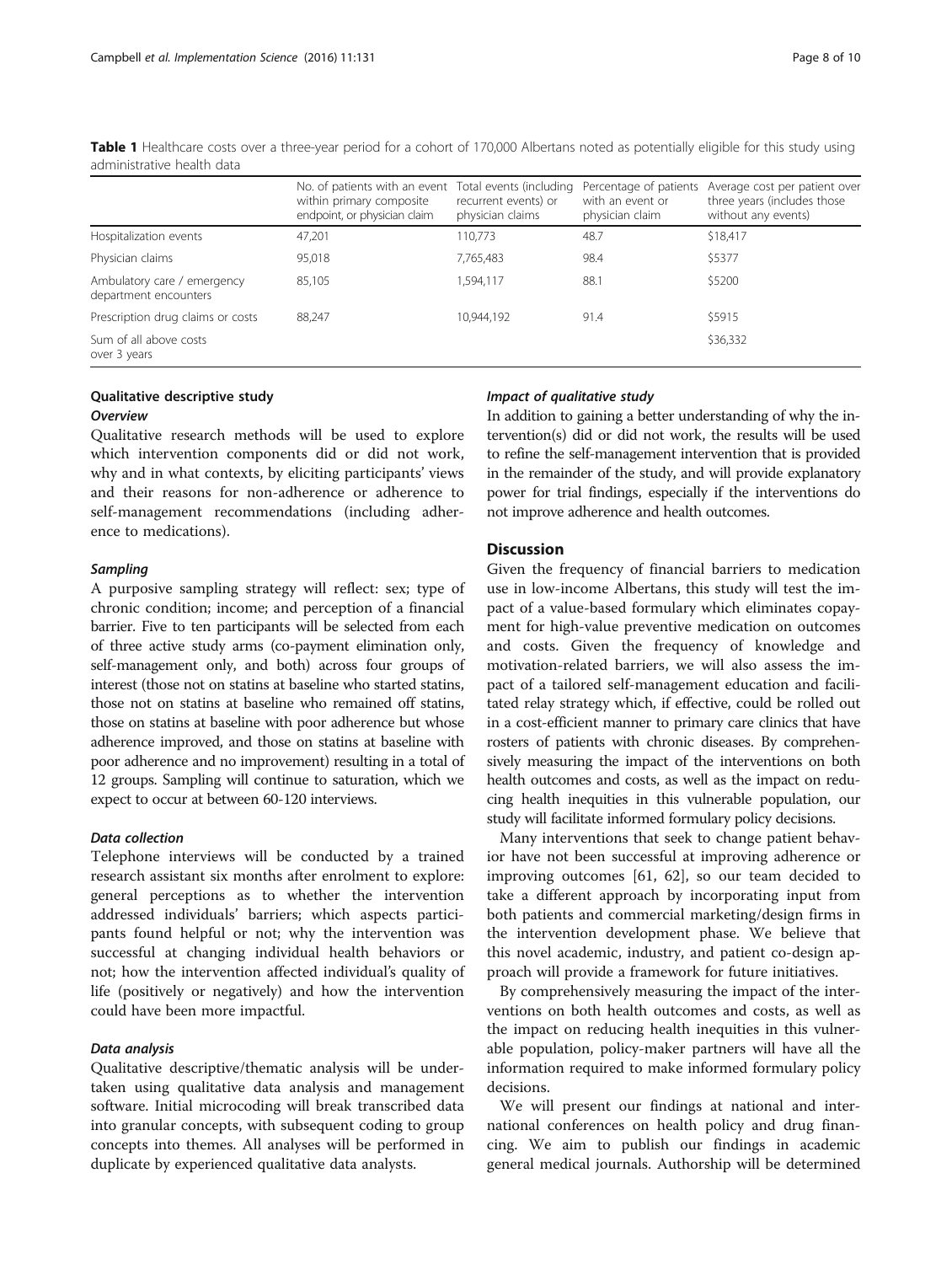<span id="page-8-0"></span>by the International Committee of Medical Journal Editors (ICMJE) criteria for authorship.

#### Additional file

[Additional file 1: Appendix 1.](dx.doi.org/10.1186/s13012-016-0491-6) Medications included in copayment elimination intervention. Appendix 2. ICD10-CA definitions of the components of our primary clinical endpoint. Appendix 3. Alberta Kidney Disease Network Administrative Database. Appendix 4. Informed consent form. (DOCX 131 kb)

#### Acknowledgements

Not applicable.

#### Funding

The study is funded by Alberta Innovates-Health Solutions, the University of Calgary Clinical Research Fund, and the Canadian Institutes of Health Research (through an investigator Foundation grant (Manns)). The funding partners and trial sponsor had no input into the study design or data collection methods. They will not have access to trial data or any input into analysis or interpretation of results, or writing of the report, including decision to submit for publication. Alberta Innovates-Health Solutions, University of Calgary Clinical Research Fund Canadian Institutes of Health Research Foundation Grant (Manns). Composition, roles and responsibilities of study committees: Study Coordinating Centre: Terry Saunders-Smith, Sharon Gulewich, Nicole MacDonald, Alexa Desjarlais.

Steering Committee: Braden Manns, Brenda Hemmelgarn, Marcello Tonelli, David Campbell, Chad Mitchell, Ross Tsuyuki.

Endpoint Adjudication Committee: Derek Exner, Peter Faris.

Data Management Team: Peter Faris, Jianguo Zhang, Terry Saunders-Smith, Sharon Gulewich.

#### Availability of data and materials

The full study protocol will be made available on our website (ICDC.ca) and statistical code will be made available at the time of publication; however, the participant-level dataset will not be made publicly available due to restrictions set by our data access agreement.

#### Authors' contributions

DC is a co-investigator and primary proposal author, and will conduct study analyses, along with PF. MT, BH, RT, NI, TC, SK, KK-S, PF, DE, and VC helped design the study, and provided key revisions to the study protocol. CM was a liaison with the Alberta government, ensuring key input on the value-based formulary, and providing key revisions to the study protocol. PF designed the statistical analysis, and provided key revisions to the study protocol. RP and EV helped design intervention 2, and provided key revisions to the study protocol. BM is the principal investigator, developed the study idea with DC and the other authors, acquired study funding along with BH, and MT, and wrote and revised sections

of the final protocol presented herein. All authors read and approved the final manuscript.

#### Competing interests

The authors declare that they have no competing interests.

#### Consent for publication

Not applicable.

#### Ethics approval and consent to participate

We have received approval from our institutional review board (University of Calgary Conjoint Health Research Ethics Board (CHREB) #: 13-1241; University of Alberta Health Research Ethics Board #PRO00062473). Protocol modifications will be decided upon by the steering committee and will need to be approved by CHREB prior to implementation. In cases where such modifications may affect a participant's intervention or data, they will be notified in writing of the proposed changes prior to implementation.

Informed consent to participate in the ACCESS trial is received via a two-step process: initially, consent to participate in the telephone screening interview is obtained verbally. Once eligibility is confirmed, study information packages are sent (electronically or in the post) to potential participants to obtain written informed consent (Additional file 1: Appendix 4). Proxy consent is permitted for participants who do not speak English fluently and who have a close family member or friend who will agree to read consent forms to the participant in their native language. Explicit consent will be obtained for linkage to participants' administrative health data records.

Confidentiality will be assured through the use of a unique dual data capture system. Identifiable information (name, date of birth, personal health number) will only be stored on the secured, encrypted server. By contrast, all surveys and data collection instruments are sent from an anonymized twinned version of this dataset. Unique study identification numbers will be used to permit linkage from the anonymized to the secure side of the database.

#### Author details

<sup>1</sup>Departments of Medicine and Community Health Sciences, Cumming School of Medicine, University of Calgary, Calgary, Canada. <sup>2</sup>Departments of Medicine and Community Health Sciences, Libin Institute and Institute for Public Health, Cumming School of Medicine, University of Calgary, Calgary, Canada. <sup>3</sup> Alberta Health, Edmonton, Canada. <sup>4</sup> Department of Pharmaceutical Sciences, University of Alberta, Edmonton, Canada. <sup>5</sup>Department of Family Medicine, University of Toronto, Toronto, Canada. <sup>6</sup>Department of Psychology, University of Calgary, Calgary, Canada. <sup>7</sup>Emergence Creative, New york, USA. <sup>8</sup>Department of Medicine, University of Alberta, Edmonton, Canada. <sup>9</sup>Faculty of Nursing, University of Calgary, Calgary, Canada. <sup>10</sup>Alberta Health Services, Edmonton, Canada. <sup>11</sup> Department of Medicine, University of British Columbia, Vancouver, Canada. 12Foothills Medical Centre, 1403 29th St. NW, Calgary, Alberta, CanadaT2N 2T9.

#### Received: 10 August 2016 Accepted: 8 September 2016 Published online: 26 September 2016

#### References

- 1. World Health Organization. Cardiovascular diseases. [http://www.who.int/](http://www.who.int/cardiovascular_diseases/en/) [cardiovascular\\_diseases/en/.](http://www.who.int/cardiovascular_diseases/en/) Accessed 5 Jul 2016.
- 2. Statistics Canada. Mortality, summary list of causes. Ottawa: Statistics Canada; 2011.
- 3. Leibowitz A, Manning WG, Newhouse JP. The demand for prescription drugs as a function of cost-sharing. Soc Sci Med. 1985;21:1063–9.
- 4. Keeler EB, Brook RH, Goldberg GA, Kamberg CJ, Newhouse JP. How free care reduced hypertension in the health insurance experiment. JAMA. 1985;254:1926–31.
- 5. Tamblyn R, Laprise R, Hanley JA, Abrahamowicz M, Scott S, Mayo N, et al. Adverse events associated with prescription drug cost-sharing among poor and elderly persons. JAMA. 2001;285:421–9.
- Psaty BM, Lumley T, Furberg CD, Schellenbaum G, Pahor M, Alderman MH, et al. Health outcomes associated with various antihypertensive therapies used as first-line agents: a network meta-analysis. JAMA. 2003;289:2534–44.
- Gaede P, Vedel P, Parving HH, Pedersen O. Intensified multifactorial intervention in patients with type 2 diabetes mellitus and microalbuminuria: the Steno type 2 randomised study. Lancet. 1999;353:617–22.
- 8. Nelson KM, McFarland L, Reiber G. Factors influencing disease selfmanagement among veterans with diabetes and poor glycemic control. J Gen Intern Med. 2007;22:442–7.
- 9. Barnieh L, Clement F, Harris A, Blom M, Donaldson C, Klarenbach S, et al. A systematic review of cost-sharing strategies used within publicly-funded drug plans in member countries of the organisation for economic cooperation and development. PLoS One. 2014;9:e90434.
- 10. Campbell D, King-Shier K, Hemmelgarn B, Sanmartin C, Ronksley P, Weaver R, et al. Assessing the association of financial barriers on care and outcomes for patients with chronic disease. Health Rep. 2014;25.
- 11. Alberta Blue Cross. Plans for individuals and families. [https://www.ab.](https://www.ab.bluecross.ca/individuals-families/index.html) [bluecross.ca/individuals-families/index.html](https://www.ab.bluecross.ca/individuals-families/index.html) Accessed. 5 Jul 2016.
- 12. Daw JR, Morgan SG. Stitching the gaps in the Canadian public drug coverage patchwork? A review of provincial pharmacare policy changes from 2000 to 2010. Health Policy. 2012;104:19–26.
- 13. Interdisciplinary chronic disease collaboration. Barriers to Care for People with Chronic Health Conditions Survey. [http://www.icdc.ca/research/](http://www.icdc.ca/research/selected-projects#5-barriers-to-care-for-people-with-chronic-health-conditions-bcpchc-survey) [selected-projects#5-barriers-to-care-for-people-with-chronic-health](http://www.icdc.ca/research/selected-projects#5-barriers-to-care-for-people-with-chronic-health-conditions-bcpchc-survey)[conditions-bcpchc-survey](http://www.icdc.ca/research/selected-projects#5-barriers-to-care-for-people-with-chronic-health-conditions-bcpchc-survey) Accessed. 5 Jul 2016.
- 14. Bodenheimer T, Lorig K, Holman H, Grumbach K. Patient self-management of chronic disease in primary care. JAMA. 2002;288:2469–75.